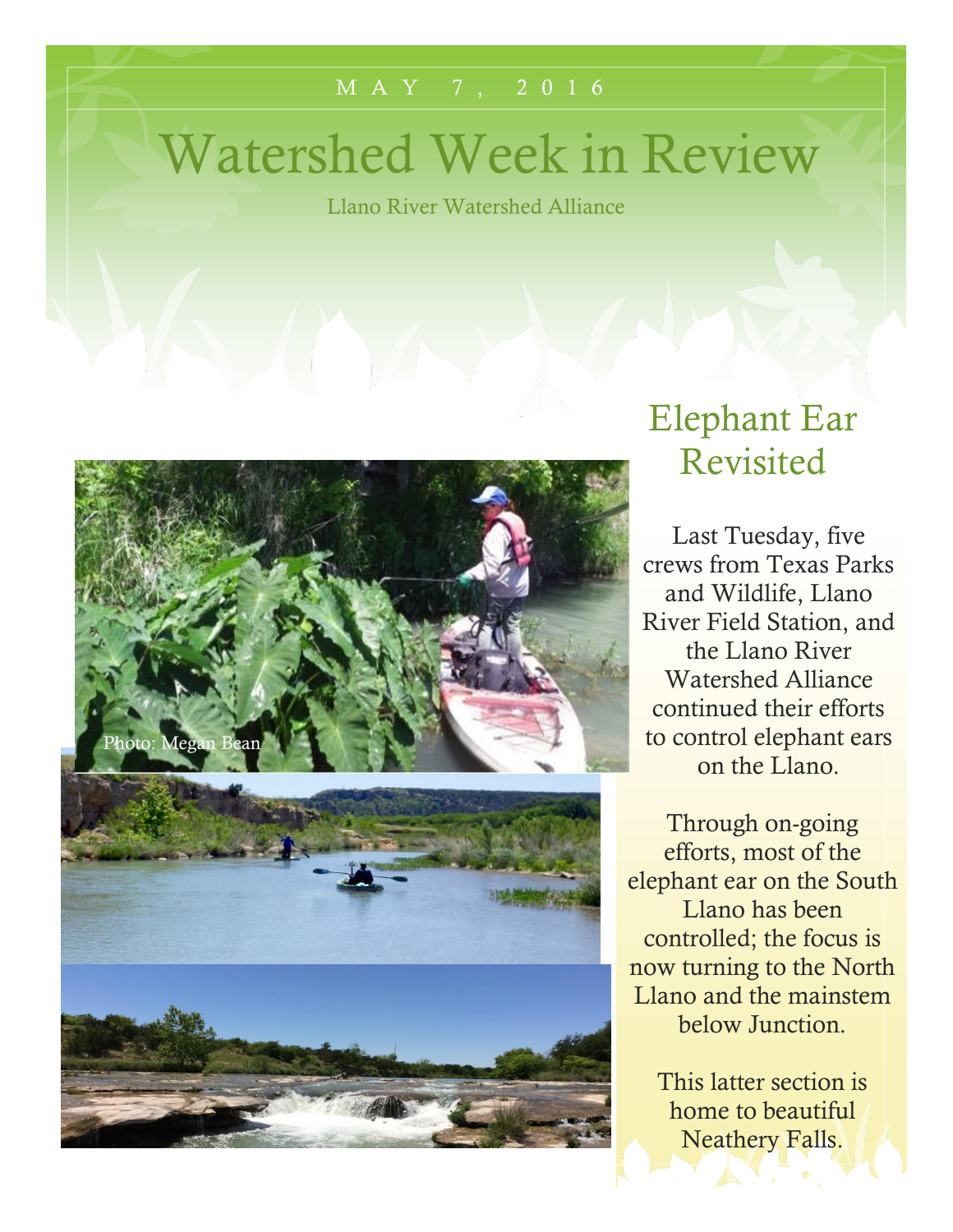## Conservation Easement Workshop in Kerrville this Friday



## Test your Water Well this Wednesday

Kimble County Groundwater Conservation District and Real-Edwards Water Conservation and Reclamation District are sponsoring a water well screening day, Wednesday, May  $11<sup>th</sup>$ , at the Kimble County Courthouse. Samples must be turned in on the morning of May 11<sup>th</sup> by 10am and will be run that day.

The well screening day is designed to inform private water well owners and users of the condition of their well water. The cost of the test is \$5 per sample and tests for fecal coliform, salinity, and nitrate. Call (325) 446-4826 for more info. **What is a conservation easement?**

#### . **What are the income and estate tax benefits of donating a conservation easement**?

These questions and many more will be answered this Friday at the Hill Country Alliance Conservation Easement Workshop at the Upper Guadalupe River Authority Lecture Hall in Kerrville.

The workshop is from 10 to 3 with lunch provided. [More details…](https://salsa3.salsalabs.com/o/1891/p/salsa/event/common/public/?event_KEY=84299)

## Are you an Agricultural Producer in Edwards or Real County?

The Plateau Water Planning Group (Region J) is currently seeking nominations to fill one vacancy on the Regional Water Planning Group. This vacancy represents the "Agricultural" interest.

Edwards and Real County are located in the [Region J Planning](http://www.ugra.org/waterdevelopment.html)  [Area.](http://www.ugra.org/waterdevelopment.html)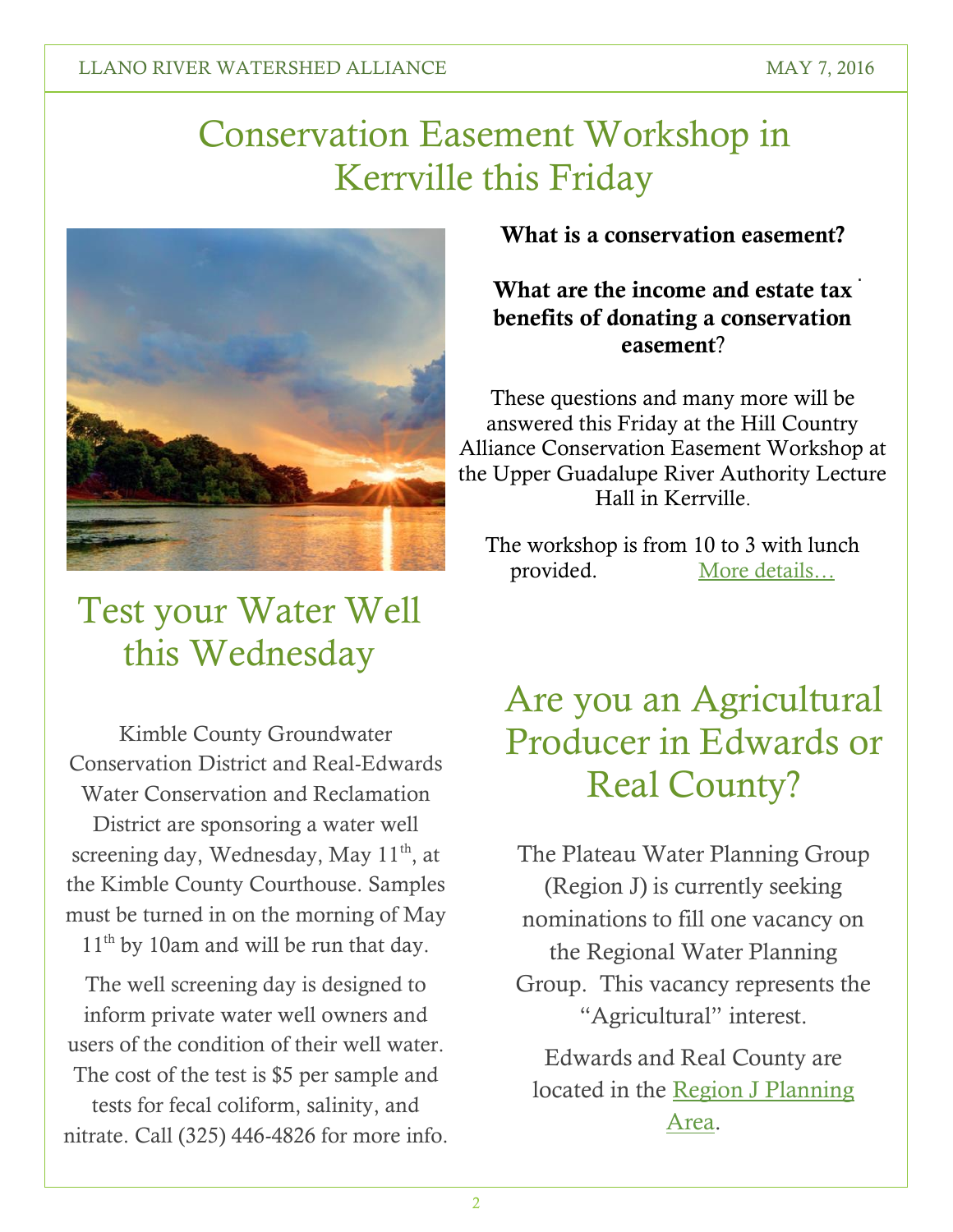#### LLANO RIVER WATERSHED ALLIANCE MAY 7, 2016



Members of the Llano River Watershed Alliance participated in the quarterly clean up of highway from the Llano River Field Station to the Junction City Limits last Thursday. Refreshments followed at [Paddler's Porch](http://www.paddlersporch.net/).



## Llano River efforts featured in Foundation Report

*"More than \$2 million has been raised for the Llano watershed alone, much of it federal funds that have been matched with dollars given by private donors and foundations."*

The Llano River was recently featured in [Texas Parks and](http://www.tpwf.org/)  [Wildlife Foundation](http://www.tpwf.org/)'s Annual Report. The Foundation funds programs supported by high quality stewardship and sound science that directly conserve Texas' natural resources and raise awareness of conservation issues. [Download report](http://www.tpwf.org/annualreport2015/)